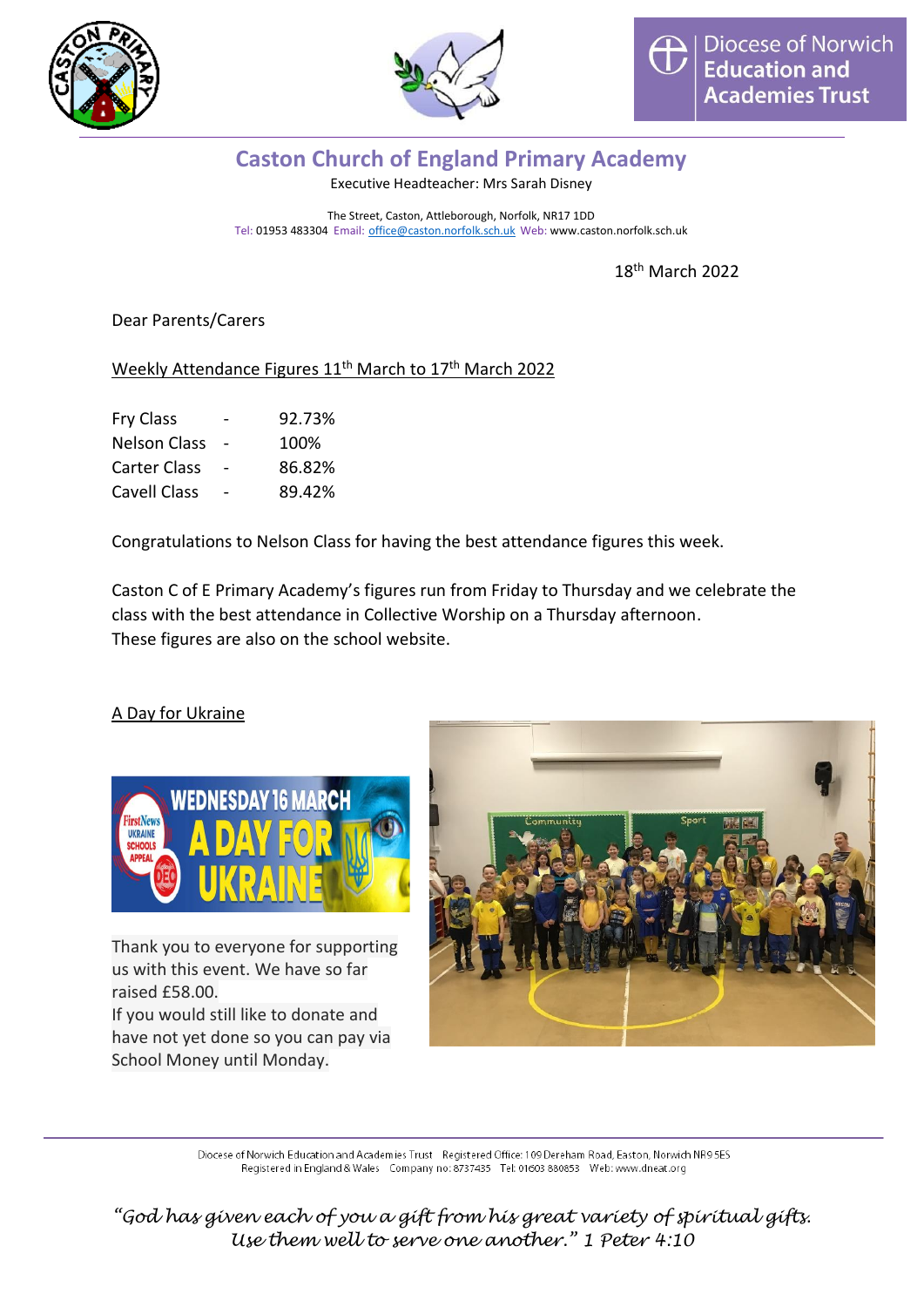



# **Caston Church of England Primary Academy**

Executive Headteacher: Mrs Sarah Disney

The Street, Caston, Attleborough, Norfolk, NR17 1DD Tel: 01953 483304 Email: [office@caston.norfolk.sch.uk](mailto:office@caston.norfolk.sch.uk) Web: www.caston.norfolk.sch.uk

## Coming Soon – A New After School Club



Street Dance is coming to Caston C of E Primary Academy as an additional after school club. Staring on Friday 22<sup>nd</sup> April from 3.20 – 4.20pm. Open to all pupils. More details and how to book will be sent out shortly. Unfortunately, if there is not enough interest in this club it will be cancelled.



Gymnastics will continue on Thursday's after the Easter Break. Booking details will follow shortly.

## Volunteers

Caston C of E Primary Academy is always looking for volunteers to help with school trips etc. If you would be interested, please contact the office for more information.

## Sheep at Caston

Some of you may have noticed the pen that has been set up on the field. This is for the sheep and two lambs that are coming to Caston next week. They will be with us for one week. If you have younger children with you when you are here in the afternoon, they will be welcome to go and see the sheep.

## Comic Relief

So many Super Hero's in school today. Here is just some of them.





Diocese of Norwich Education and Academies Trust Registered Office: 109 Dereham Road, Easton, Norwich NR9 5ES Registered in England & Wales Company no: 8737435 Tel: 01603 880853 Web: www.dneat.org

*"God has given each of you a gift from his great variety of spiritual gifts. Use them well to serve one another." 1 Peter 4:10*